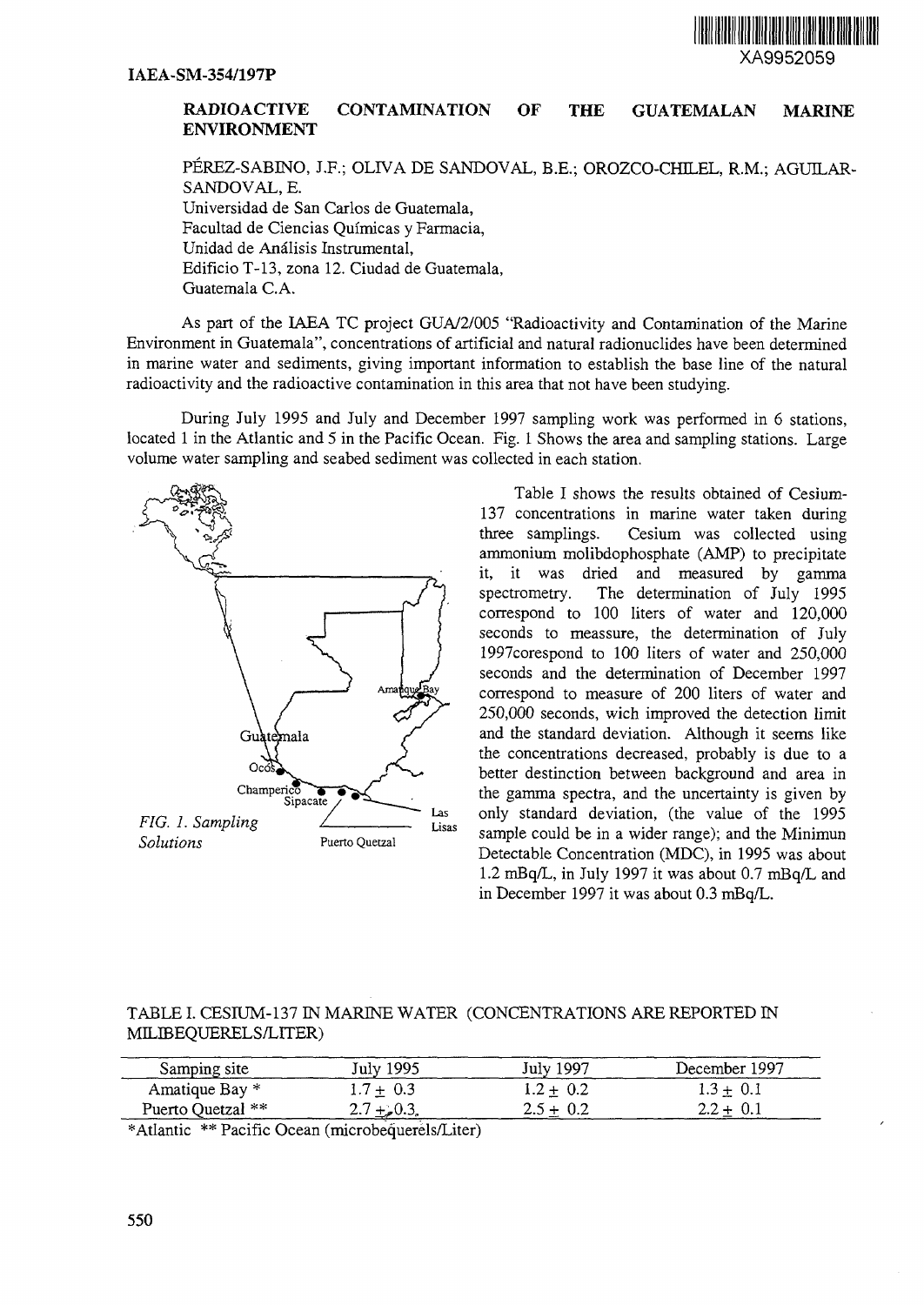TABLE H. SHOWS THE RESULTS OF PLUTONIUM CONCENTRATIONS IN MARINE WATER SAMPLING IN 1995.

| Sampling site     | Pu- $239+240$ | $Pu-238$     |
|-------------------|---------------|--------------|
| Amatique Bay *    | $19.7 + 6.7$  | $1.8 + 0.6$  |
| Puerto Quetzal ** | $4.7 + 1.6$   | Not detected |

\* Atlantic \*\* Pacific Ocean

Table  $III$  shows the results of Cesium-137 in marine sediments. The samples determination of 1995 were carried out using 200 g of sample and measuring during 75,000 seconds. The determination of 1998 were carried out using more sample and measuring by 250,000 seconds. The precision was improved.

TABLE m. CONCENTRATION OD CESIUM-137 IN THE SEABED SEDIMENT SAMPLES (IN DRY WEIGHT) \* ATLANTIC \*\* PACIFIC OCEAN

| Sampling site     | $Cs-137$ (Bq/Kg) (1995) | $Cs-137$ (mBq/Kg) (1998) |
|-------------------|-------------------------|--------------------------|
| Amatique Bay *    | $8.7 \pm 0.5$           |                          |
| Puerto Quetzal ** | $\leq 1.1$              | $0.46 + 0.07$            |
| Las Lisas **      | $1.7 \pm 0.3$           | $1.09 \pm 0.17$          |
| Sipacate $**$     | < 0.9                   | $0.22 \pm 0.06$          |
| Champerico **     | < 1.2                   |                          |
| $Oc$ ós $**$      | < 1.4                   |                          |

\* Atlantic \*\* Pacific Ocean

Table IV shows the Plutonium-239+240 and Plutonium-238 in marine sediments, colected in July 1995.

## TABLE IV. CONCENTRATIONS OF PLUTONIUM IN MARINE SEABED SEDIMENTS (IN DRY WEIGHT) \* ATLANTIC \*\* PACIFIC OCEAN

| Sampling site     | Pu-239-240 $(mBq/Kg)$ | Pu-238 $(mBq/kg)$ |
|-------------------|-----------------------|-------------------|
| Amatique Bay *    | $663.8 \pm 21.7$      | $28.6 \pm 2.6$    |
| Puerto Quetzal ** | $164.0 \pm 8.1$       | $2.8 \pm 1.0$     |
| Las Lisas $**$    | $347.9 \pm 9.7$       | $11.3 \pm 1.2$    |
| $Oc$ 6s $**$      | $199.8 \pm 8.7$       | $8.1 \pm 1.4$     |

\*Atlantic \*\* Pacific Ocean

The content of natural radionuclides in the Atlantic Ocean determined by gamma spectrometry are Ra-226, Pb-210 and K-40 which concentrations are 59.9  $\pm$  5.9, 224.5  $\pm$  7.3 and  $431.2 \pm 10.8$  Bq/Kg in dry weight, respectively. The range for Ra-226 in the Pacific sediments is among 33.2 and 48.7 Bq/Kg, for Pb-210 between 101.9 and 151.28 and for K-40 between 291.32 and 356.99 Bq/Kg.

The results show that the sediment of the Atlantic presented the highest concentrations for the artificial and natural radionuclides; which probably is due to the difference between the size particles of both sediments since the Atlantic one shows finer particles and higher content of organic matter due to the location of the sampling site, in the middle of the bay where current is weak and the sediment layer is thick. The Pacific sediments in Guatemala are sandy, so the particles is larger. It is important to remark that the difference between the concentrations of Lead-210 and Radium-226 is much higher in the Atlantic sediment, which seems to indicate that there is a stronger sedimentations process.